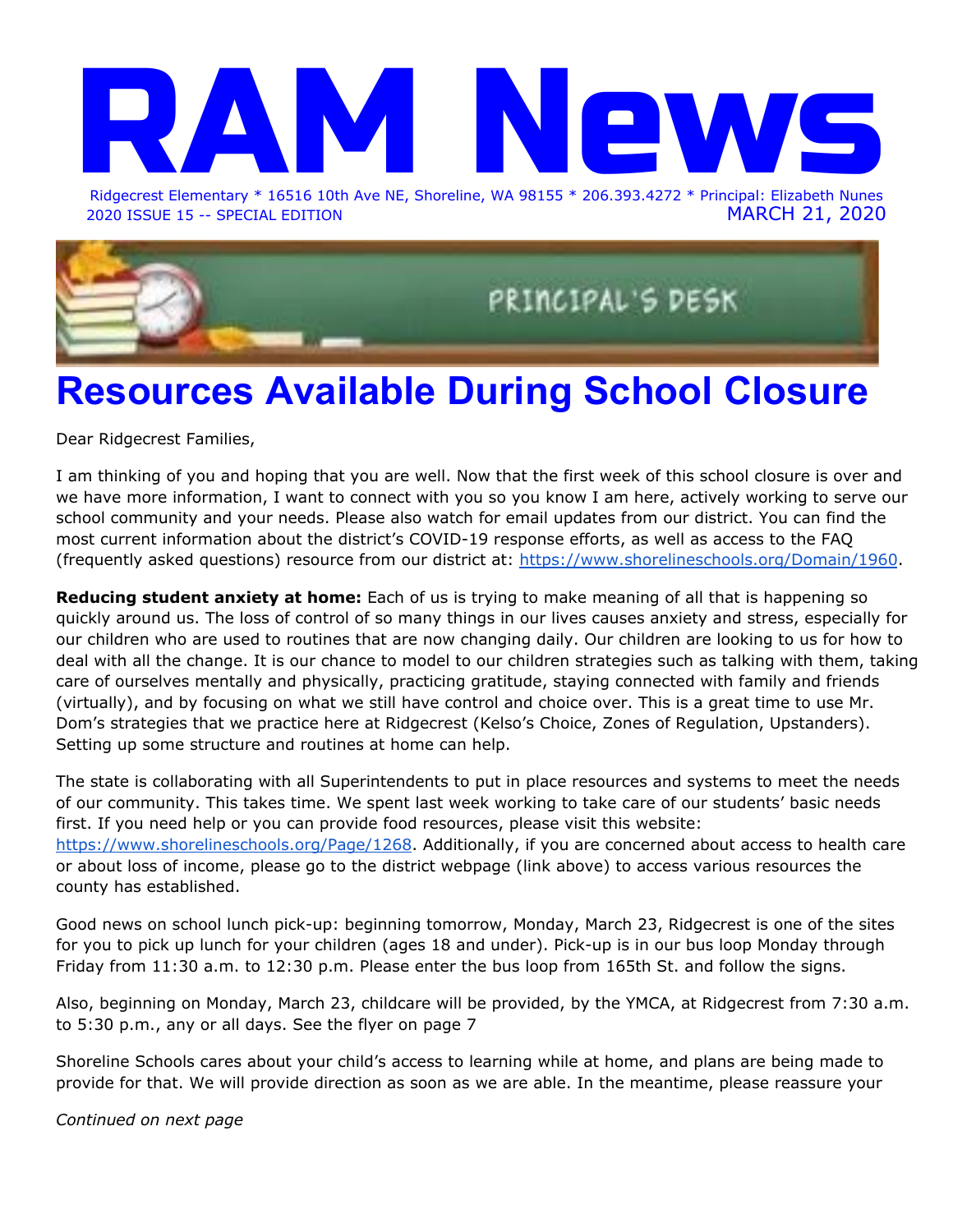## *Continued from previous page*

children that their teachers and staff are thinking of them and missing them. I got teary walking through the halls this past week, seeing pictures of your beautiful children and samples of their school work. School is nothing without them here! Tell your children that you love them, as they most certainly feel the stress around them. Let them play and read. Our children will flourish if we listen and talk with them, ask their opinions, encourage their curiosity, and spend time just being with them. Your health and your family's health is most important.

At this time, only the building administrators and the custodians are permitted in the school buildings. Ridgecrest is closed to the public and to our teachers and support staff. I am working during this time and you can reach me by email (elizabeth.nunes@shorelineschools.org) or at 206-393-4274. If you are out and about and happen to walk by the building, give me a wave through my office window. It's been wonderful doing that with some of you!

Much love to all of our Ridgecrest Rams!

Elizabeth Nunes, Principal



## **Working To Stay Connected**

Dear Ridgecrest Families,

What strange times we find ourselves in, friends, and even though we are not in our beloved Ridgecrest building currently, I want you all to know that we still love you, care about you, and are here for you and your families. As the dean at Ridgecrest one of the tasks I manage on a daily basis is helping students restore relationships that are damaged unfortunately, due to social media. During this time it is absolutely imperative that you stay engaged with what your child is doing socially on their phones and computers. Please remind them to think before they hit send and maintain high expectations for them that all of their communications are respectful, responsible, kind, safe, and appropriate. One of the tools we use at RC that connects us all every morning is our morning announcement. As soon as I work out the technical aspects of this with the district, I will be producing daily Ridgecrest announcements that you will be able to access on our website every morning. I am so excited to be sharing these with our families, students, and staff once again. I hope to post the first one Tuesday morning, and I am so happy that your child will again have that opportunity to connect with their community. Finally please remember that you are in our hearts each and every day. Thanks, and have a safe and productive week.

## **It Takes A Village!**

Nathan Christian, Dean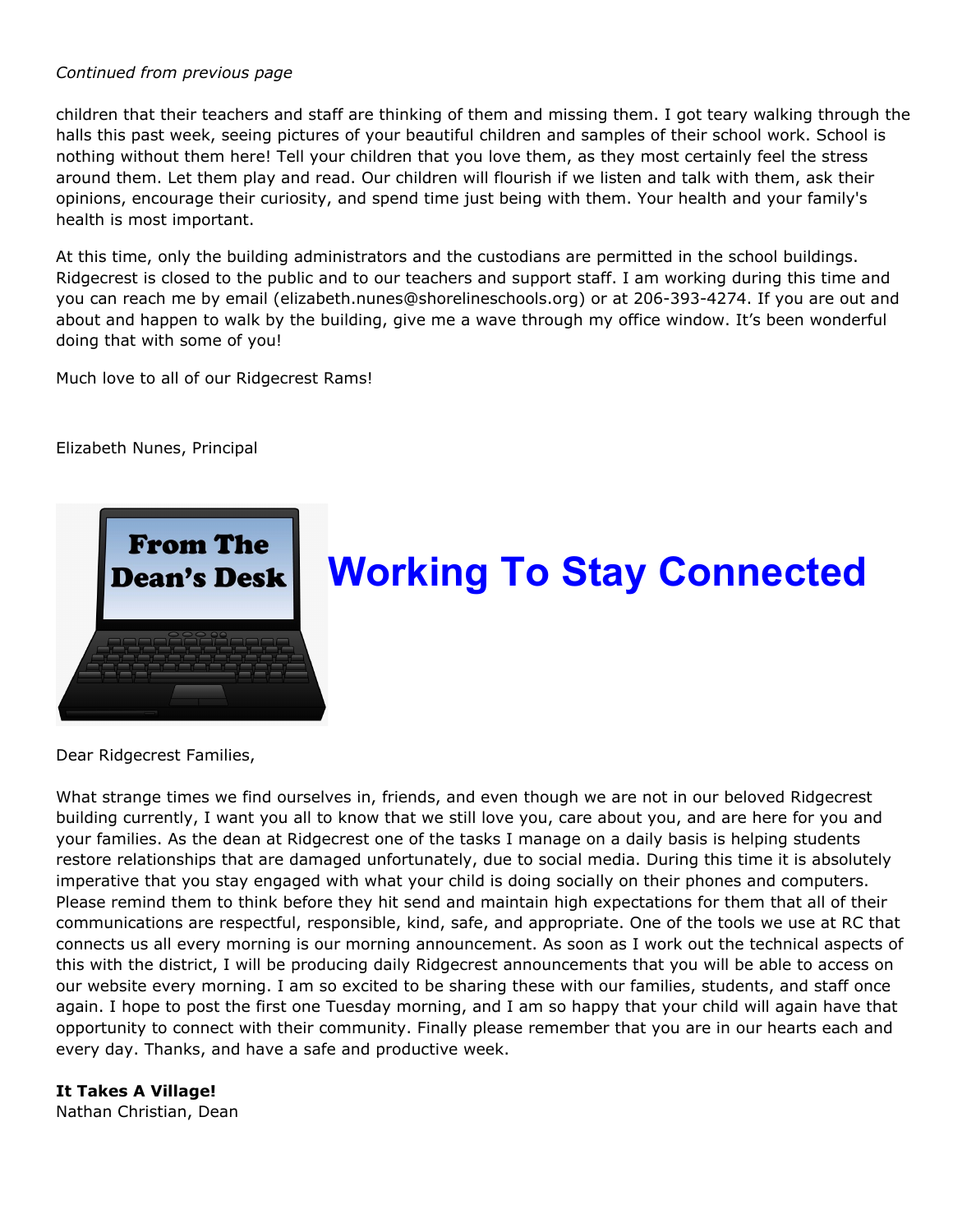

Nocate Message

Dear Ridgecrest Families,

As your family advocate, I am here to help in any way I can. I have been thinking about all of you and would love to hear from you. You can contact me via e-mail, which I will be checking daily: evangelina.vederoff@shorelineschools.org. Even if you do not have a specific need, please stay in touch and let me know how you and your family are doing. Enjoy this precious gift of family time and stay safe!

Evangelina Vederoff, Family Advocate



# Counselor's Corner **Staying In Touch With You**

Hi Ridgecrest families,

We're in a challenging time together right now.

I wanted to reach out and let you know that, as we're away from school, I will be checking my email and responding. Please feel welcome to connect with me. I'm thinking of you all and still here for support.

In the case of any social-emotional crisis at home, I wanted to provide you the phone numbers to Children's Crisis Outreach Response System (CCORS - 206-461-3222) and a 24-Hour Crisis Line (866-427-4747).

On the following page, is a flyer detailing some family supports that are available when we're away (including lunch and breakfast services, gas/grocery cards, etc.).

Lastly, we know there's a myriad of media and constant conversation around COVID-19 right now. And, we know that, when it comes to supporting children in our community, how we respond and what we share is critical in reducing the anxiety/confusion kids are likely facing. That being said, attached is a great resource around how to help support your students emotionally, and communicate with them, during the COVID-19 outbreak. Also, [here's](https://www.npr.org/sections/goatsandsoda/2020/02/28/809580453/just-for-kids-a-comic-exploring-the-new-coronavirus) a graphic exploring the new [coronavirus](https://www.npr.org/sections/goatsandsoda/2020/02/28/809580453/just-for-kids-a-comic-exploring-the-new-coronavirus) that I think is kid-friendly and informative, as well as a [video](https://www.brainpop.com/health/diseasesinjuriesandconditions/coronavirus/) that I think does a really good job.

I'm grateful to be in this community with you.

In care,

Mr. Dom (Dominic Sickich), Counselor

Family Supports During Shoreline Schools Closure (page 4) Support For Families During COVID-19 (pages 5 & 6)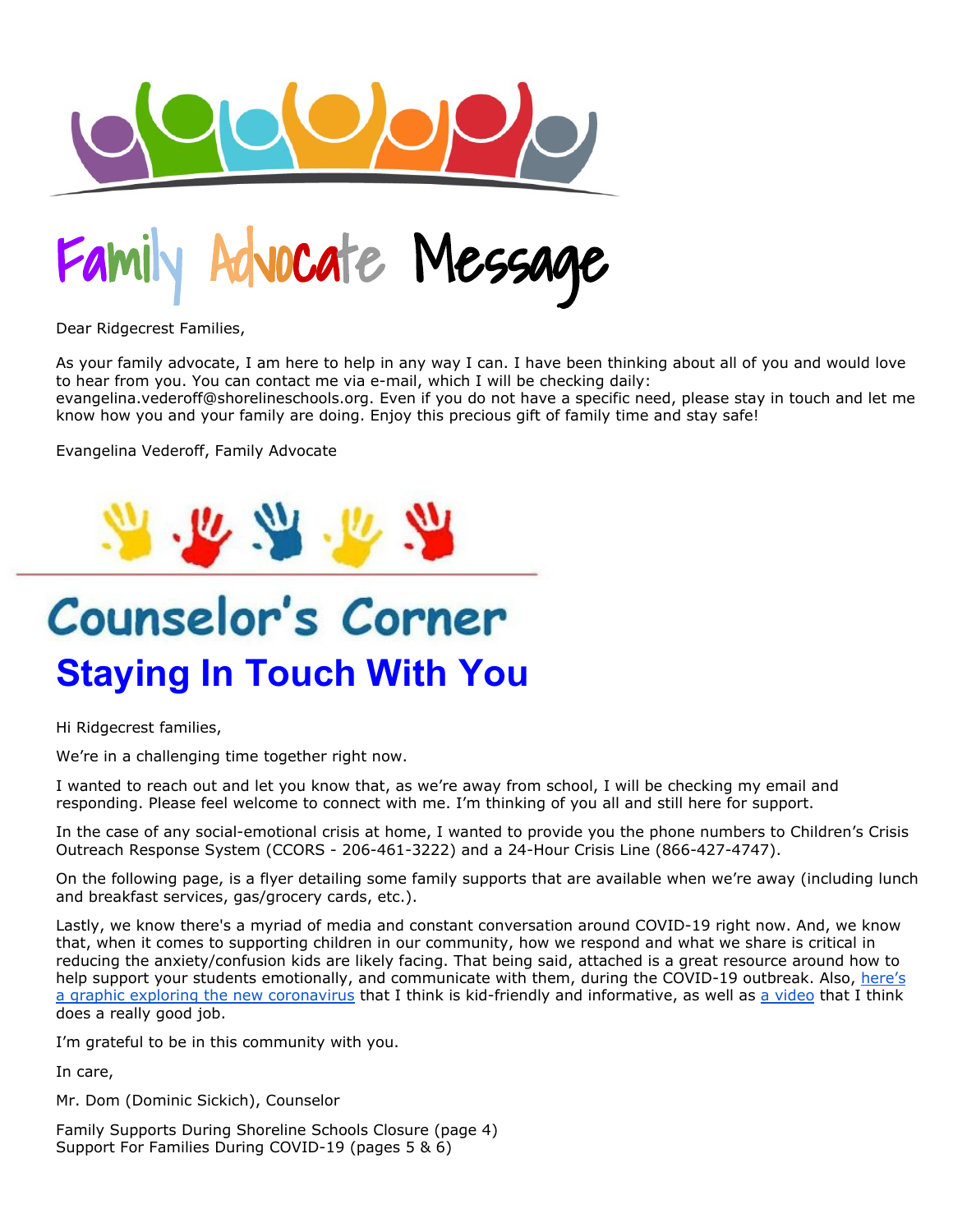# **Family Supports During Shoreline Schools Closure**

## Supports that are available:

Lunch & Breakfast provided by the District (hot lunch and breakfast item) will be available for pickup each weekday from 11:30 a.m. - 12:30 p.m. at:

- School District Central Kitchen (located inside Hamlin Park off of 15th Ave. NE, directions HERE)

- Shorewood High School (17300 Fremont Ave. N.)

\*\*Note: A Shoreline student must be present to receive these meals.

**Other Food Items & Grocery/Gas Cards** ٠

What: Grocery/gas gift cards & shelf stable food (e.g. rice, beans, pasta, peanut butter, cereal, granola bars, canned vegetables or fruit) provided by community donations. Where: School District Central Kitchen (inside Hamlin Park off of 15th Ave. NE, directions HERE) When: 11:30 a.m. - 12:30 p.m., Tuesdays & Thursdays, March 17, 19, 24 & 26

- Little Free Pantries Give what you can, take what you need! Neighbors helping neighbors. ٠
	- o Little Free Pantry Ridgecrest: 15815 11th Ave NE
	- o Little Free Pantry Meridian Park: 18312 Corliss Ave N.
	- o Little Free Pantry North City: 18009 12th Ave. NE
	- o Little Free Shed: 14544 Evanston Ave. N.
	- o MLT Little Free Pantry: On 58<sup>th</sup> Ave. West across from the library
- Hopelink Food Bank (pre-packaged food items) 17837 Aurora Ave. N. Mondays, Tuesdays & Thursdays 1-4 p.m. Wednesdays 3-7:30 p.m. (closed Fridays)
- Can't get to a food pick-up site & need food delivered? Let us know here (Delivery request).

## Are you able to lend support?

Donate \$25 grocery store or gas gift cards. Also accepted are shelf stable food items (e.g. rice, beans, pasta, peanut butter, cereal, granola bars & canned vegetables or fruit). Where: School District Central Kitchen (inside Hamlin Park off of 15th Ave. NE, directions HERE) When: Between 9-11 a.m., March 13, 16, 17, 19, 24 & 26

Or, drop off food donations at one of the Little Free Pantries listed above.

Questions: Please contact the Shoreline PTA Council shorelineptapres@gmail.com or 206-361-7006

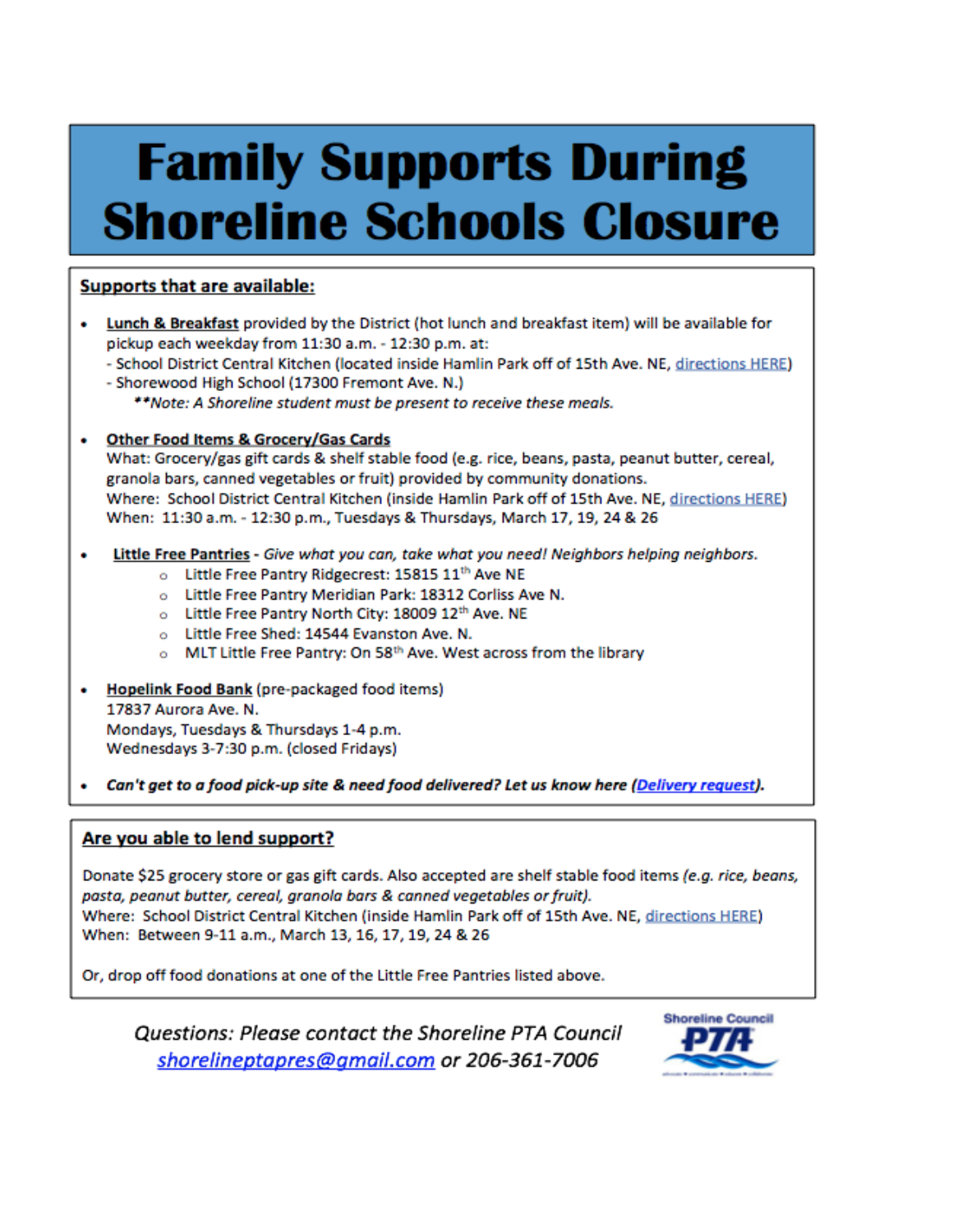# **SUPPORT FOR FAMILIES DURING COVID-19**

## **Tips for Helping Kids Handle Stress**

During this time of uncertainty we need to be intentional about developing and practicing tools to selfregulate, be problem solvers and build resilience. Below are some tips on how you can show up for your kids and students in the best possible way!

## **Validate Emotions**

Allow yourself and your kids/ students to sit with their feelings and know that all feelings are okay; it's what we say and do with them that is either helpful or not.

## **Keep Up Routines**

Or create new ones! Kids (and adults too!) thrive on predictability and boundaries so work with them to create schedules that include down time, learning, movement, community action, art, etc. Allow them to lead in the creation of the routines so they have buy-in to the structure.



## **Supporting Our Children**

There are many resources coming online daily and it can feel overwhelming to be online. We have found these to be high quality and from trusted national organizations based in research.

Talking to Your Kids About Covid-19 - The National Association of School Psychologist, Available in 7 languages

https://www.nasponline.org/resources-andpublications/resources-and-podcasts/school-climatesafety-and-crisis/health-crisis-resources/talking-tochildren-about-covid-19-(coronavirus)-a-parentresource

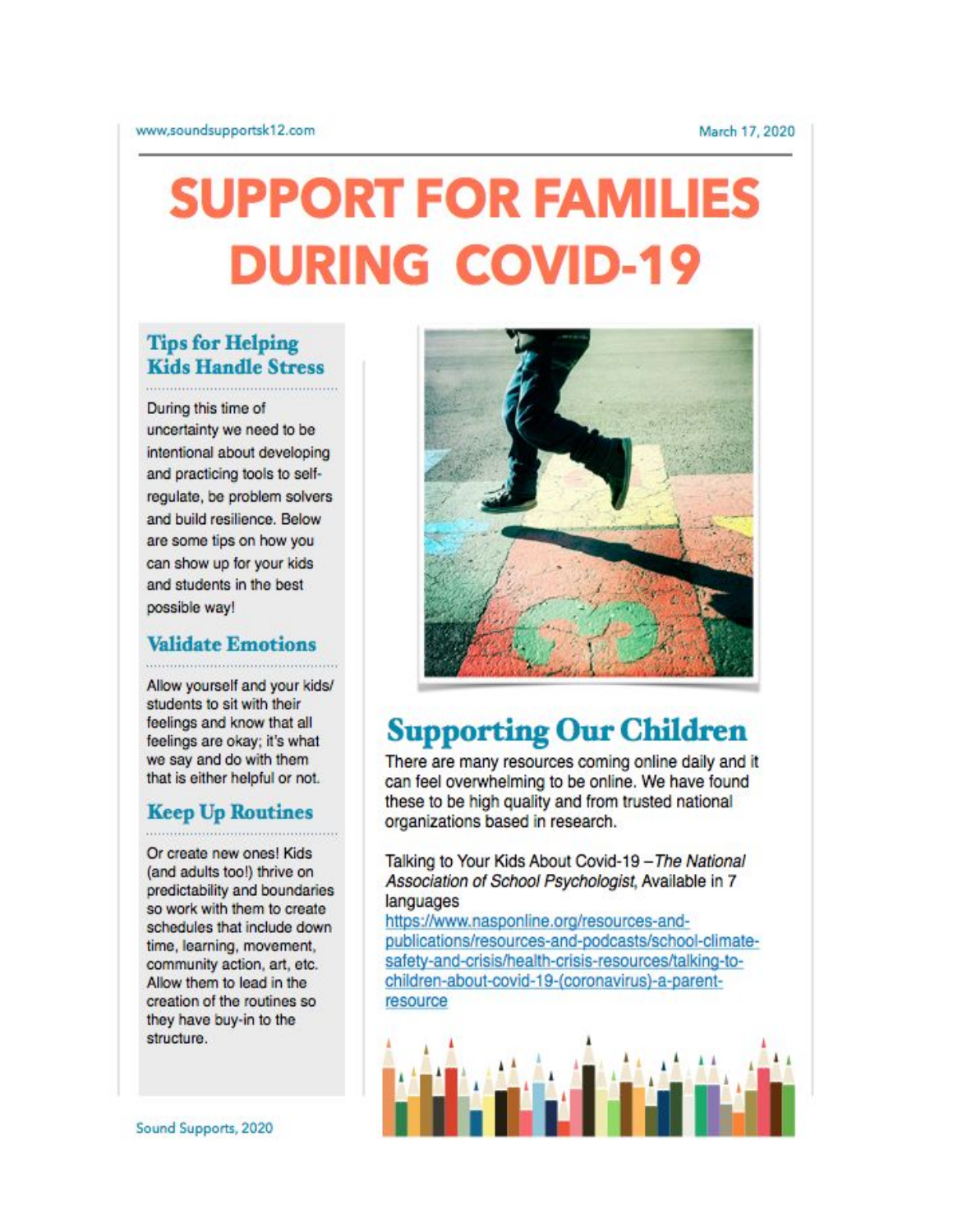#### www,soundsupportsk12.com



## **Use A Feel Good Plan**

This is a list of things you and your kids can think, say or do to soothe your nervous system.

Three things that should be on everyone's FGP plan are:

- · Helpful self-talk
- · Deep breaths
- · Some type of movement

Two things that shouldn't be on anyone's list are:

- Vices (that's mostly for the adults!)
- Screens

Everyone in your family can have one and once school returns to it's regularly scheduled programming, you can create them with your students and staff as well! Here's how:

- 1. As a class, staff or family, brainstorm things you think, say or do to calm down your brains and bodies
- 2. Spend 5-10 minutes creating a list from the brainstorming
- 3. See www.cheranderton.com/ downloads for a PDF and video tutorial on implementing FGP's.

https://www.nctsn.org/sites/default/files/resources/ fact-sheet/outbreak\_factsheet\_1.pdf How to Talk To Your Kids About Covid-19 -University of Michigan

**Traumatic Stress Network** 

https://healthblog.uofmhealth.org/wellnessprevention/how-to-talk-to-your-kids-about-covid-19

Parent/Caregiver Guide to Helping Families Cope With Coronavirus 2019 - The National Child

10 Tips for Talking with Your Kids About Covid-19 -**Public Broadcasting System** https://www.pbs.org/newshour/health/10-tips-fortalking-about-covid-19-with-your-kids

How to Talk to Your Kids About Covid-19 -Psychology Today https://www.psychologytoday.com/us/blog/hoperesilience/202003/how-talk-your-kids-about-covid-19

## **Continued Supports**

In the next few weeks Sound Supports will be launching online learning and webinar services to support both families and teachers during this unique time. Check our website for news of upcoming online supports. www.soundsupportsk12.com



### March 17, 2020